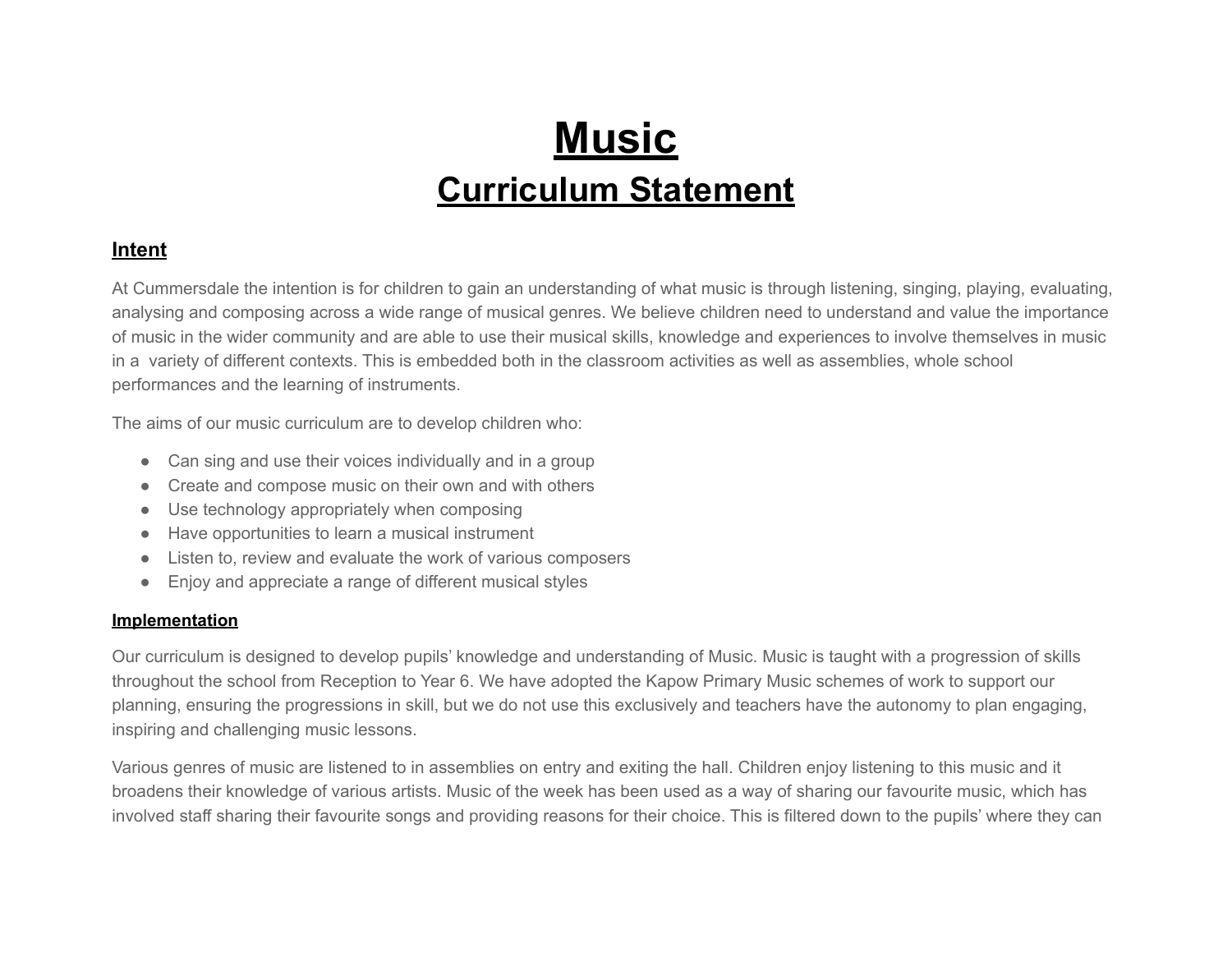choose the music of the week to share with their peers. This has enabled pupils to listen to music they possibly have not heard before from a range of artists and across a range of eras.

Children have many opportunities to show their musical abilities. Examples include:

Reception: Daily singing of nursery rhymes at the end of each day, the children are encouraged to choose their favourite rhymes which all children will then recite. Through the reciting of rhymes children are able to learn about volume and tempo and then adjust accordingly to create different effects. This is then developed further by adding in actions and musical instruments. A designated music area has been established in the classroom, where children are learning to follow simple colour coded music, developing an early understanding of the notes used to create a tune. They have access to a range of musical instruments including glockenspiels, a steel drum, hand bells, boom whackers, shakers and castanets which they can experiment with as well as play tunes on.

Year 1 and 2: The singing of songs throughout the curriculum for example in maths and history lessons. Through weekly music lessons the children learn musical vocabulary and have the opportunity to create and record music. They have opportunities to listen to a wide variety of music sometimes though their topic. For example Holst's planets suite in our Space topic and Carnival of the animals Aquarium music for our Seaside topic. Also listening to a wide genre of music through topics and creating art from listening to music. Through programmes such as purple mash children can create their music digitally.

Year 3 and 4: Children use singing and performing across the curriculum to help aid learning for times tables, spellings and grammar concepts and topic knowledge. Furthermore they have had opportunities recognising pattern, rhyme and rhythm when reading and reciting poetry. We have used a variety of digital platforms to create music including Garageband and Purple mash as well as using physical instruments including drums and glockenspiels.

Year 5 and 6: The children are taught to play and perform in solo and ensemble contexts, using their voices and playing musical instruments with increasing accuracy, fluency, control and expression. They appreciate and understand a wide range of high-quality live and recorded music drawn from different traditions and from great composers and musicians. The children have had the opportunity to develop their understanding of the texture of music using Incredibox. Using this app the children learn about how dance music is created, focusing particularly on the use of loops and mixes. They have also created soundtracks using Garageband to match narratives (The Highwayman poem).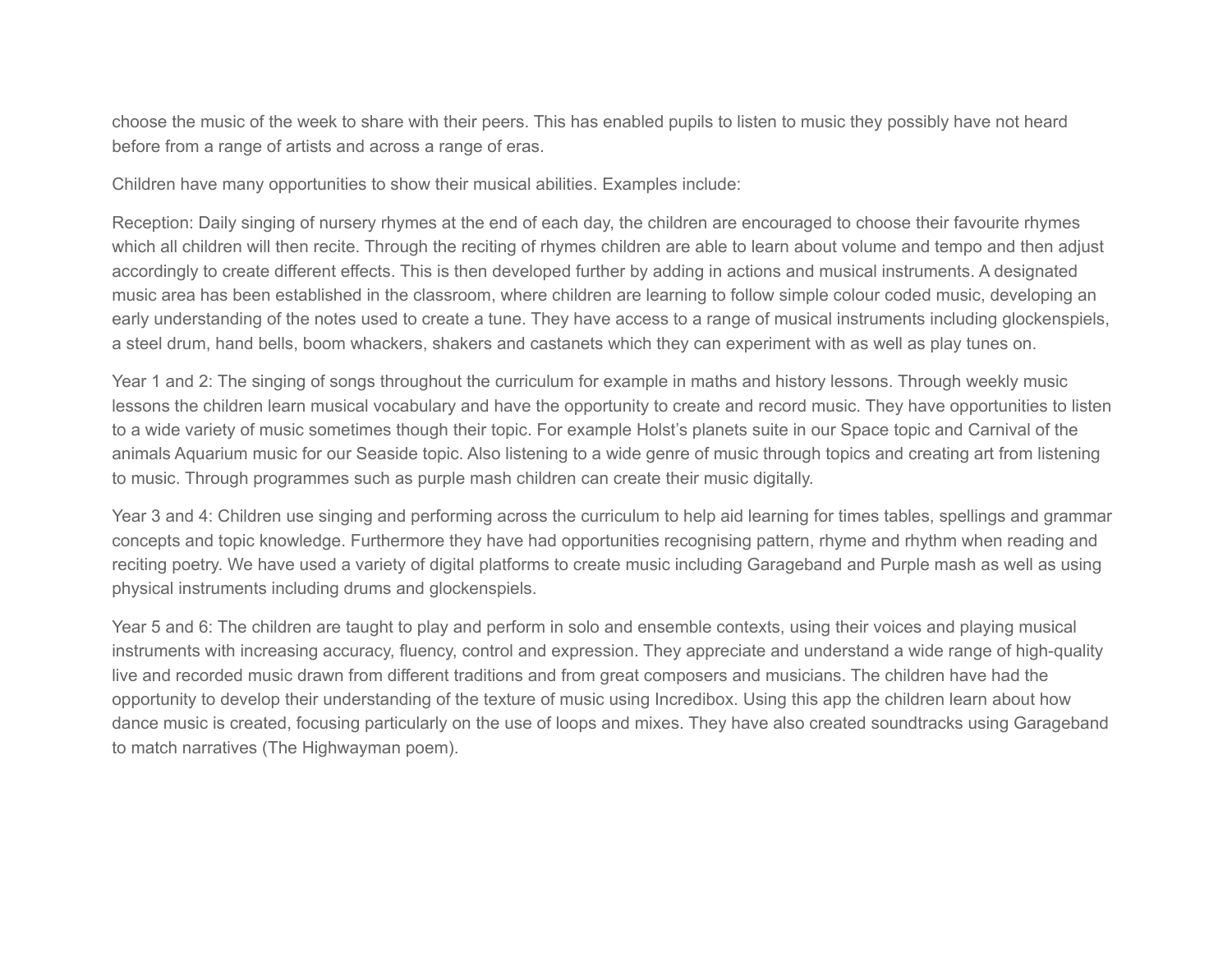Where possible we draw on external expertise to further enhance our curriculum. This has included using Ed Taylor (Carlisle Cathedral) to teach singing to the children across the school. The standard of singing is high and the children work towards internal whole school performances, providing the music for Key Stage 2 production of Oliver as well as performances within the wider community with other schools at the Cathedral and summer concerts. Musical experiences have also been taken out of the classroom with visits to the theatre to see pantomimes as well as musicals in Liverpool as part of the Key Stage 2 residential. Links with our local secondary, Caldew School have resulted in collaborative performances with other primary schools, Caldew's choir and their orchestra, giving the children the opportunity to sing alongside musicians.

Peripatetic teachers are used to provide lessons for those who have developed a love of music and want to develop these skills further with the potential for them to sit their grades. Peripatetic teachers have been used to teach piano as well as woodwind. A successful recorder group has operated with children often going on to learn woodwind instruments after this initial introduction.

Music is also catered for through extra curricular clubs taking place after school. This allows children the opportunity to have fun and experiment with the musical instruments in a relaxed manner, further developing the skills learnt in lesson time.

Pupils' learning is further enhanced with a whole school Music week. The whole school goes off timetable and work is done with a strong musical focus. During this week there is collaboration between the year groups ensuring that there is a clear progression of skills being demonstrated. This is then showcased by sharing with the other classes/parents in a celebratory assembly.

All pupils have access to a wide range of musical resources, these include not only physical resources but also digital resources which are used to support the curriculum and encourage the creativity of all children. Evidence Me is used in Reception to share videos of performances, with Showbie also being used for evidence work.

Children with additional needs are included in whole class lessons and teachers support as necessary. Work is adapted where necessary to allow them to access the same work as their peers. This adaptation could be via additional teacher or teaching assistant support. Adaptive technology being used to record evaluations to reduce the need for written work and voice notes being added to work are examples of this.

#### **Impact**

Ongoing assessments take place throughout the year. Teachers use this information to inform future lessons ensuring children are supported and challenged appropriately. This informal assessment also involves feedback to pupils on their achievements and progress in line with our marking and feedback policy.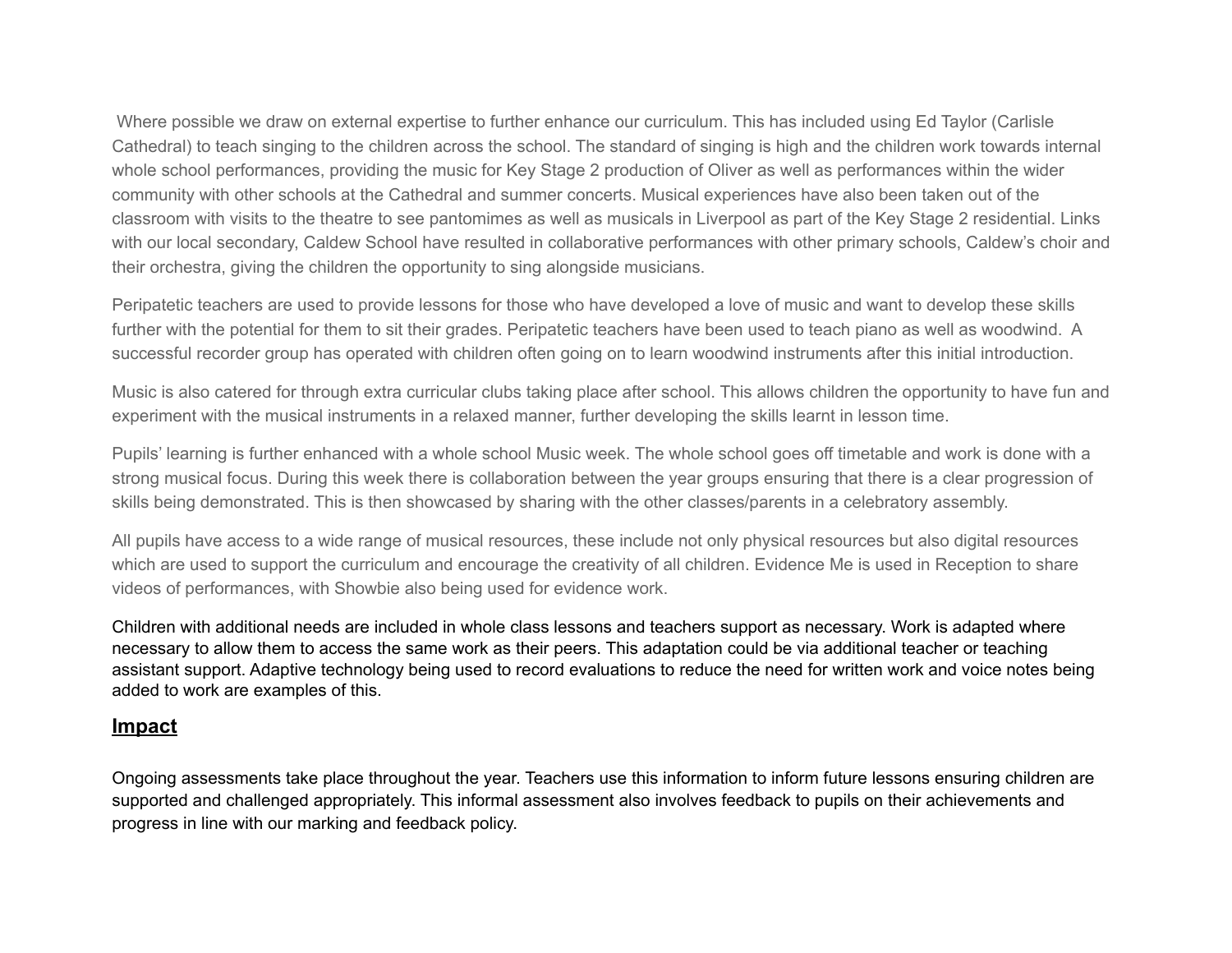Pupils in the Early Years are assessed within Expressive Arts and Design and this progress is tracked termly using the Scholar Pack system. Age related expectation levels are reported to parents at the end of the Reception year.

The Music Subject Leader monitors the progress of pupils' by observing the work taking place. Through the monitoring of the evidence and discussion with pupils and staff, any gaps in learning can be identified

# **Curriculum Map**

| Cycle A          | Autumn                                                                                                                                                                                                                                                                                                                                                   | <b>Spring</b>                                                                                                                                                                                                                                                                                                                                                                                                                                              | <b>Summer</b>                                                                                                                                                                                                                                                                                                   |
|------------------|----------------------------------------------------------------------------------------------------------------------------------------------------------------------------------------------------------------------------------------------------------------------------------------------------------------------------------------------------------|------------------------------------------------------------------------------------------------------------------------------------------------------------------------------------------------------------------------------------------------------------------------------------------------------------------------------------------------------------------------------------------------------------------------------------------------------------|-----------------------------------------------------------------------------------------------------------------------------------------------------------------------------------------------------------------------------------------------------------------------------------------------------------------|
| <b>Reception</b> | Celebration Music: music from a range of<br>cultural and religious celebrations, including<br>Diwali, Hanukkah, Kwankzaa and Christmas                                                                                                                                                                                                                   | <b>Music and Movement: Creating simple</b><br>actions to songs, learning how to move to a<br>beat and expressing feelings and emotions<br>through movement to music                                                                                                                                                                                                                                                                                        | Big Band: Learning about the four different<br>groups of musical instruments, following a beat<br>using an untuned instrument and performing a<br>practised song to a small audience                                                                                                                            |
| Year $1$ and $2$ | Superheroes -<br>An introduction to pitch and tempo.<br>Composing simple tunes, exploring different<br>instruments and investigating tempo<br>changes.<br>Space - Develop knowledge of musical<br>language, identify elements in music and<br>compare music by the same composer.<br>Represent music in formal ways.<br>(Listen to Holst's Planet suite) | <b>Animals and classical animals-</b><br>Using their bodies and instruments to listen<br>and respond to pieces of classical music that<br>represent animals. Learn songs and compose<br>music focussing on dynamics and tempo.<br>African call and response song (animals)<br>Use instruments to represent animals,<br>copying rhythms, learning a traditional<br>African call and response song, recognise<br>notation and create their own animals call. | All about me-<br>Listen to a range of different music and playing<br>games. Identify the difference between pulse<br>and rhythm of a song and consolidate through<br>listening and performing<br>Western Stories - Orchestral instruments<br>Introduction to instruments and identifying<br>these within music. |
| Year 3 and 4     | Creating compositions in response to<br>an animation<br>Listening to music and considering the narrative it<br>could represent. Paying close attention to the<br>dynamics, pitch and tempo and how they change.                                                                                                                                          | <b>Adapting and transposing motifs:</b><br>Drawing upon their understanding of repeating<br>patterns in music, pupils are introduced to the<br>concept of motifs.                                                                                                                                                                                                                                                                                          | Change in pitch, tempo and dynamics<br>Learning to listen to changes in pitch, tempo and<br>dynamics and relate it to something tangible and<br>familiar.                                                                                                                                                       |
| Year 5 and 6     | <b>Film Music</b><br>Exploring and identifying the characteristics                                                                                                                                                                                                                                                                                       | Theme and variations (Theme: Pop Art)<br>Children explore the musical concept of theme                                                                                                                                                                                                                                                                                                                                                                     | <b>Musical Notation</b><br>Based on the theme of Ancient Egypt, children learn                                                                                                                                                                                                                                  |